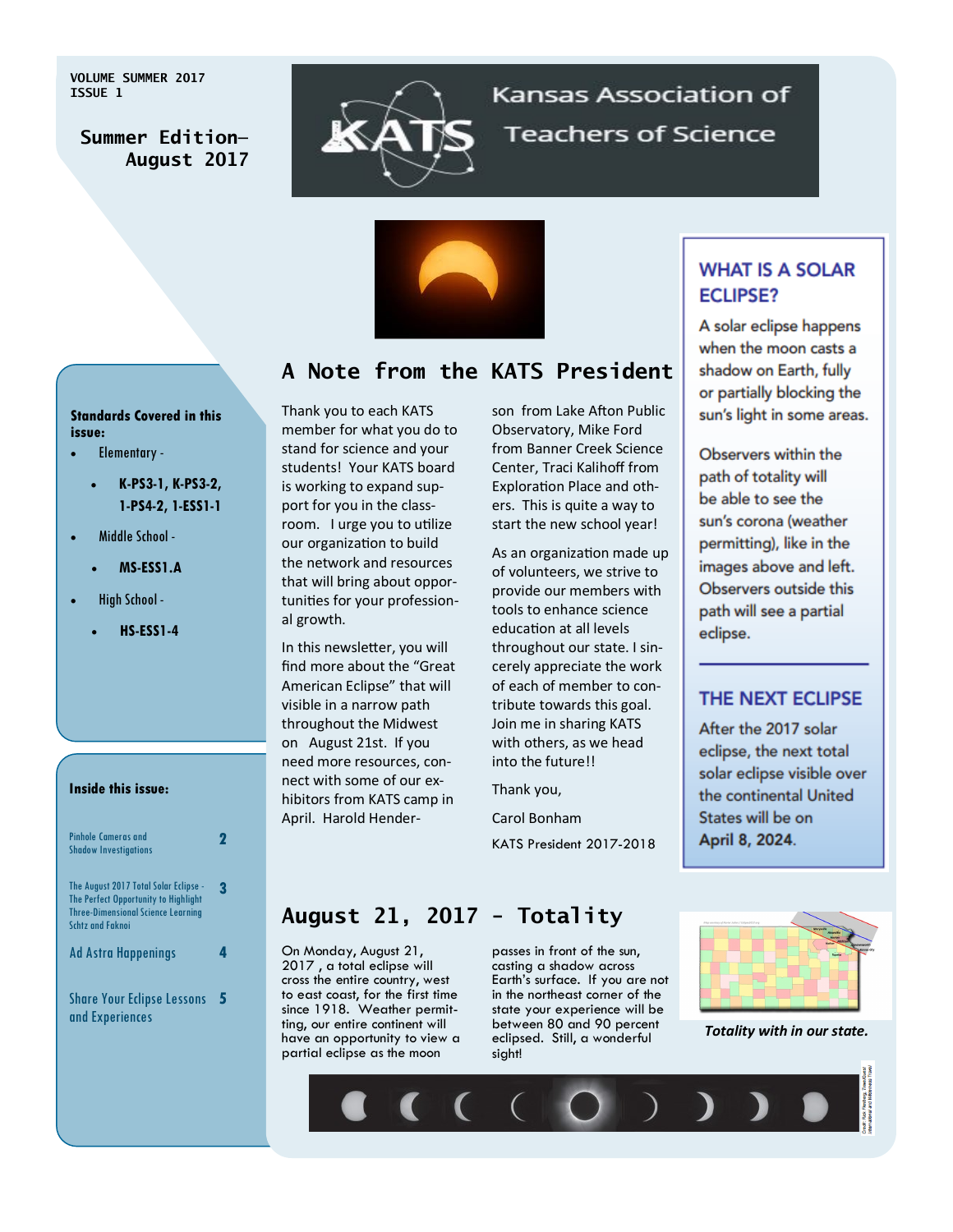## **Elementary Resources for the 2017 Solar Eclipse**

#### *Standards Addressed:*

**K-PS3-1:** Make observations to determine the effect of sunlight on Earth's surface

The cooling that happens as the Sun is covered by the Moon is dramatic, and because it comes and goes within minutes, it is a chance to experience how much the "Sun warms the Earth".

**K-PS3-2:** Use tools and materials to design and build a structure that will reduce the warming effect of sunlight on an area.

While you are out there waiting for the eclipse to happen, you could be designing and building "shade" and making shadows!

**1-PS4-2:** Make observations to construct an evidence-based account that objects in darkness can be seen only when illuminated.

The Sun makes a great light source for a pinhole camera projector.

**1-ESS1-1:** Use observations of the sun, moon, and stars to describe patterns that can be predicted.

#### **How to make a pinhole camera projector!**

A pinhole projector made with two pieces of cardboard





Click Here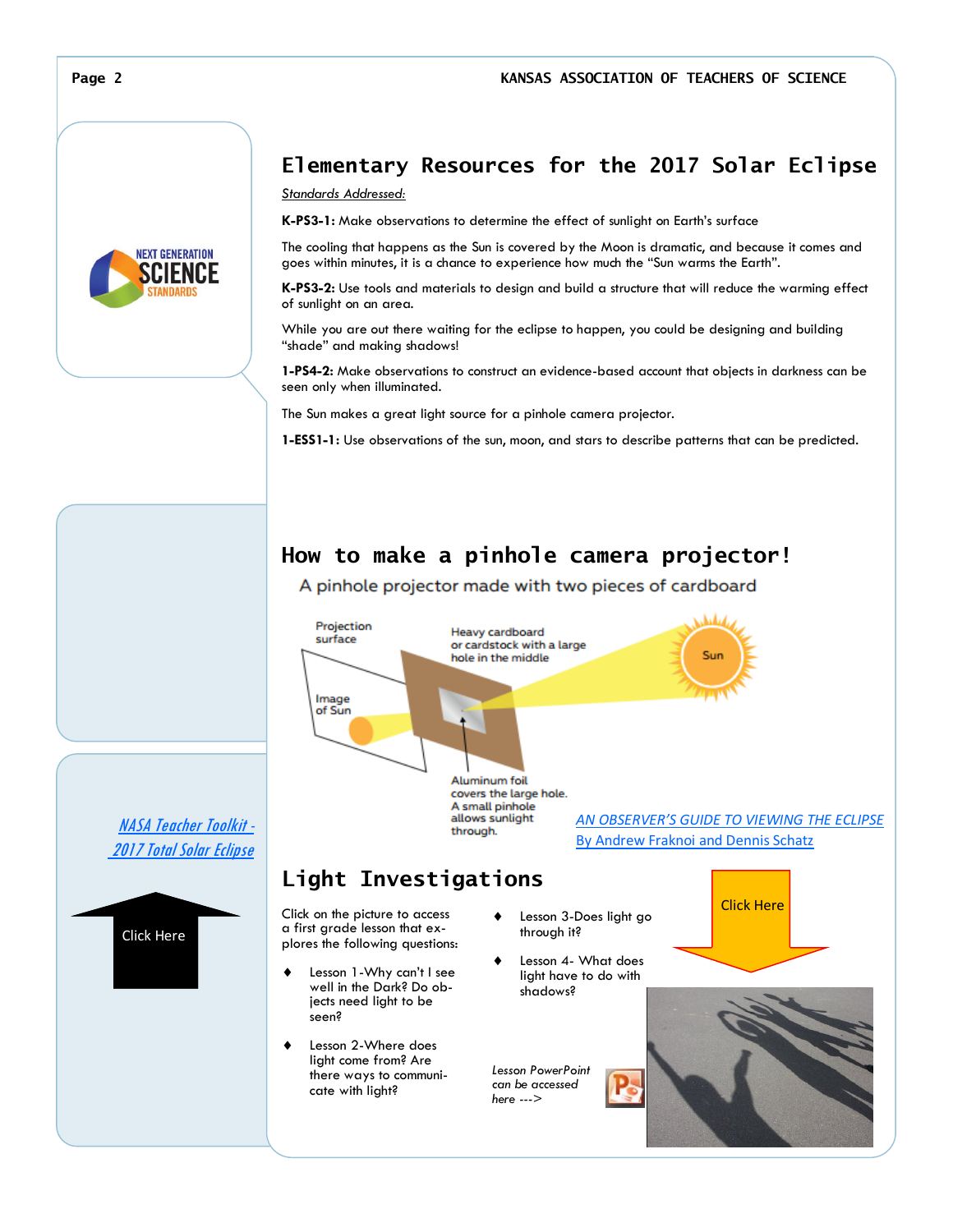*Standards Addressed:* 

**NGSS DCI MS-ESS1.A** - Develop and use a model of the Earth-Sun-Moon system to describe the cyclic patterns of lunar phases, eclipses of the Sun and Moon, and seasons

**NGSS DCI HS-ESS1-4** - Use mathematical or computational representations to predict motion of orbiting objects in the solar system.

### **The August 2017 Total Solar Eclipse -**

*The Perfect Opportunity to Highlight Three-Dimensional Science Learning* **By Dennis Schatz and Andrew Fraknoi**

On August 21, 2017, 500 million people across the North America will experience one of the most beautiful astronomical phenomena: an eclipse of the Sun. If you are lucky enough to be in the 60 mile-wide path of totality (Figure 1), you will see the Moon completely cover the Sun. When only a sliver of sunlight is visible, your surroundings will begin to darken, as if the Sun were setting. Temperatures will drop and birds will go to roost, thinking

that night is coming. Finally, the Sun will be totally covered and the beautiful solar atmosphere (the corona) will become visible. Totality will last two minutes or less for this eclipse, and then the Sun will slowly be uncovered.

Although only people in the narrow path of totality will see a toal eclipse, everyone in the United States (as well as Canada and Mexico) will see a partial eclipse, during which a "big bite" is

taken out of the Sun ( the entire area outside the path of totality in Figure 1). Teachers, students, and families will want to enjoy the beauty and they will need to be prepared to safely observe the event.

Continue reading by clicking **[HERE](http://static.nsta.org/files/ss1707_40.pdf)** 

**Modeling the Eclipse**  *Using Various Models and Perspectives to Help Students Visualize the Solar Eclipse*

**William R. Thornburgh and Thomas R. Tretter**

This article describes a unit in which students investigate total solar eclipses, such as the one coming August 21, from several perspectives. It incorporates mathematical thinking and aligns with the *Next Generation Science Standards*. The article lists a recommended sequence for the included instructional tasks. The first three tasks review patterns and teach students the relationship between the phases of the Moon and eclipses. The final tasks are more complex, linking observations from Earth with space phenomena.

Check these investigations out by clicking **[HERE.](http://static.nsta.org/files/tst1703_47.pdf)** 



Courtesy of NSTA Science Scope March 2017

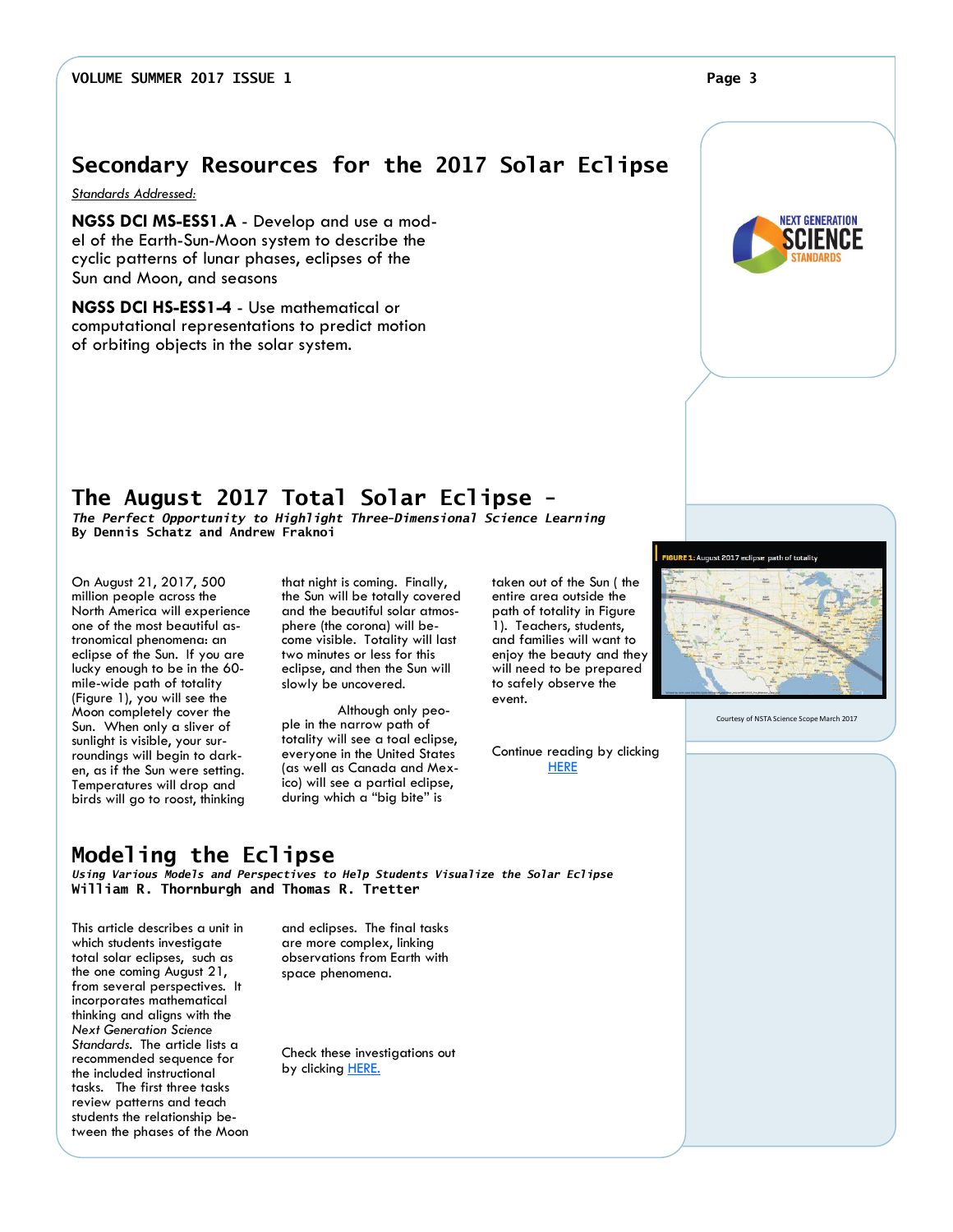

**Kansas Association of Teachers of Science** KATS email: kats.org1967@gmail.com Payments and invoices should be sent to: KATS Treasurer P.O. Box 780899 Wichita KS 67278

### **Ad Astra Happenings**

**GALAXY FORUM TOP-ICS OF CASSINI, THE SOLAR ECLIPSE AND CURIOSITY HAVE A SENSE OF IMMEDIACY** Educators will be

"ahead of the curve" with information from the 2017 Galaxy Forum to be held Saturday, August 19, at the Kansas Cosmosphere and Space Center. Topics for this free event will be:

Saturn" will be given by morning--eclipse day. **"Lord of the Rings- the Cassini Mission to**  Todd Barber. Barber has been NASA-JPL's lead propulsion engineer on the Cassini mission since 2002. Cassini has orbited Saturn for 13 years. In its aptly named "Grand Finale" Cassini swoops between Saturn and its innermost ring ending in the probe's crash into Saturn on September 15, 2107. What has Cassini revealed over the years? What kind of close-ups, what kind of details, what do we hope to learn from this final mission? Barber is a Wichita native and Southeast High School grad.

**"The 2017 Total Solar Eclipse: What, When, Where, Why?"** As a primer on this unique event, Dean Stramel, professor of chemistry at Fort Hays State University, will look into why this is such a big deal that people travel all over the globe to see it. What is the science behind it? What are the logistics to watching it? This will be information teachers can take directly into their classrooms on Monday

#### **"Mars: Through the Eyes (and Lasers)**

**of** *Curiosity***"** will be given by Sarah Lamm. A Kansas State senior, she has spent two summers at Los Alamos National Laboratory in New Mexico working with data from Curiosity's ChemCam instrument (it's the part that looks like the head and eye of Curiosity.) Her team's studies about the presence of manganese, an indicator of the presence of liquid water, has important implications for the habitability of Mars. She will share these and other findings and what they mean. Sarah, a Colby native, is a great

illustration of what young Kansans are doing in the space sciences.

The 2016 Galaxy Forum will be Saturday, Aug. 19, from 1 p.m.-3 p.m. at the Kansas Cosmosphere and Space Center in Hutchinson

.

The Galaxy Forum is free. Students and the public are also welcome. Though not required, teachers are urged to register to help with count for materials preparation. Continuing education credit available. Register with name and number attending to [jeanet](mailto:jeanettesteinert@att.net)[testeinert@att.net](mailto:jeanettesteinert@att.net) or [con](mailto:contact@adastra-ks.org)[tact@adastra](mailto:contact@adastra-ks.org)-ks.org